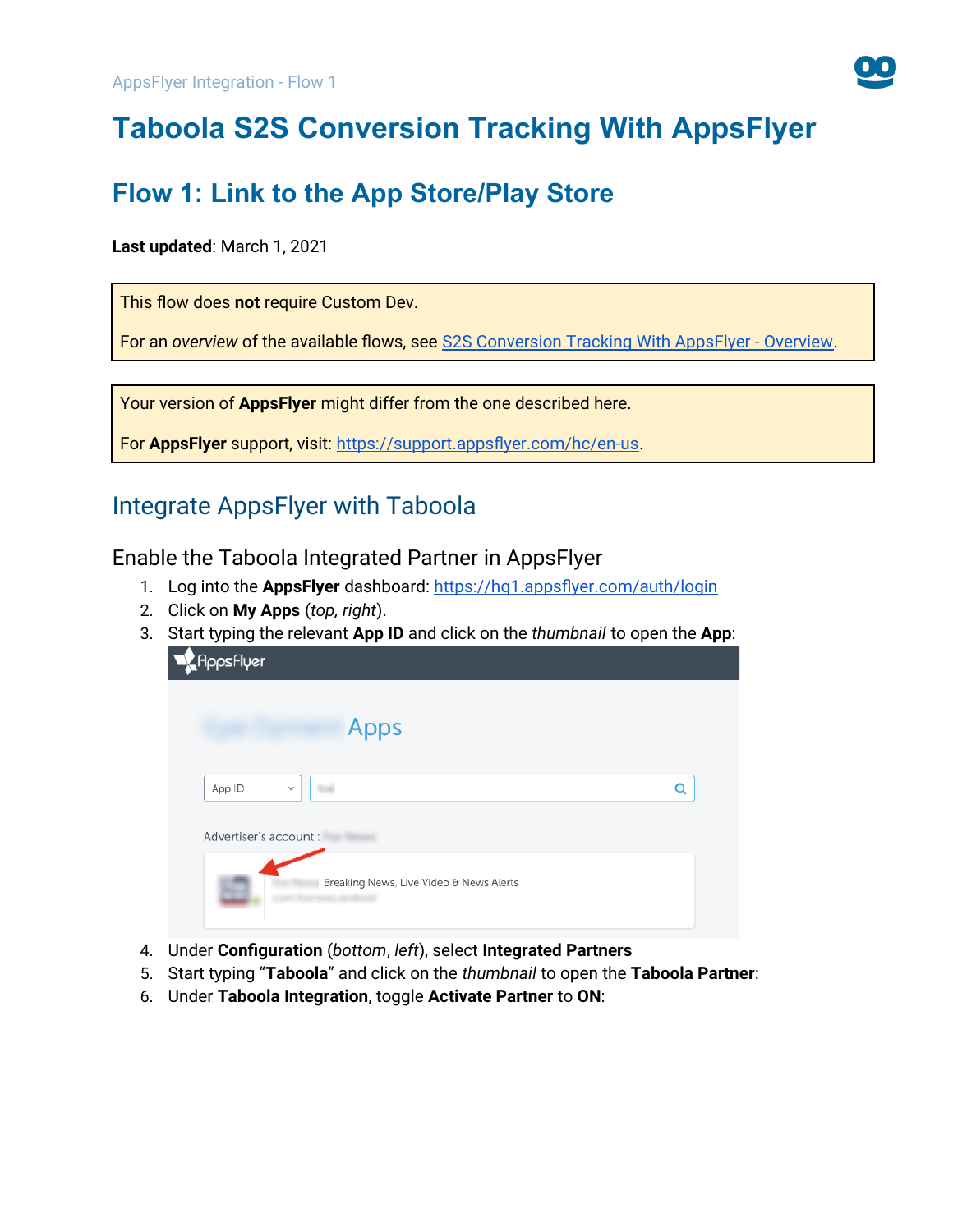#### AppsFlyer Integration - Flow 1



7. Under the **Attribution Link** tab, locate the **Click-Through Attribution** section and set the **Click-Through Lookback Window** to the desired duration - e.g. 30 days:

| O Hours <sup>O</sup> Days                    |                            |
|----------------------------------------------|----------------------------|
|                                              | >7 Days (v AF recommended) |
| 5 <sub>7</sub><br>10<br>15<br>20<br>25<br>30 |                            |

#### **Best Practice**

Configure **AppsFlyer** and **Taboola** with the *same* lookback window (e.g. 30 days).

If **AppsFlyer** has a *shorter* lookback window, then any conversions outside that window will *not* be passed to **Taboola** for attribution.

The **Taboola** lookback window will be configured below (under **[Set up corresponding events in](#page-5-0)  [Taboola](#page-5-0)**). By *default*, the **Taboola** lookback window is *30 days*.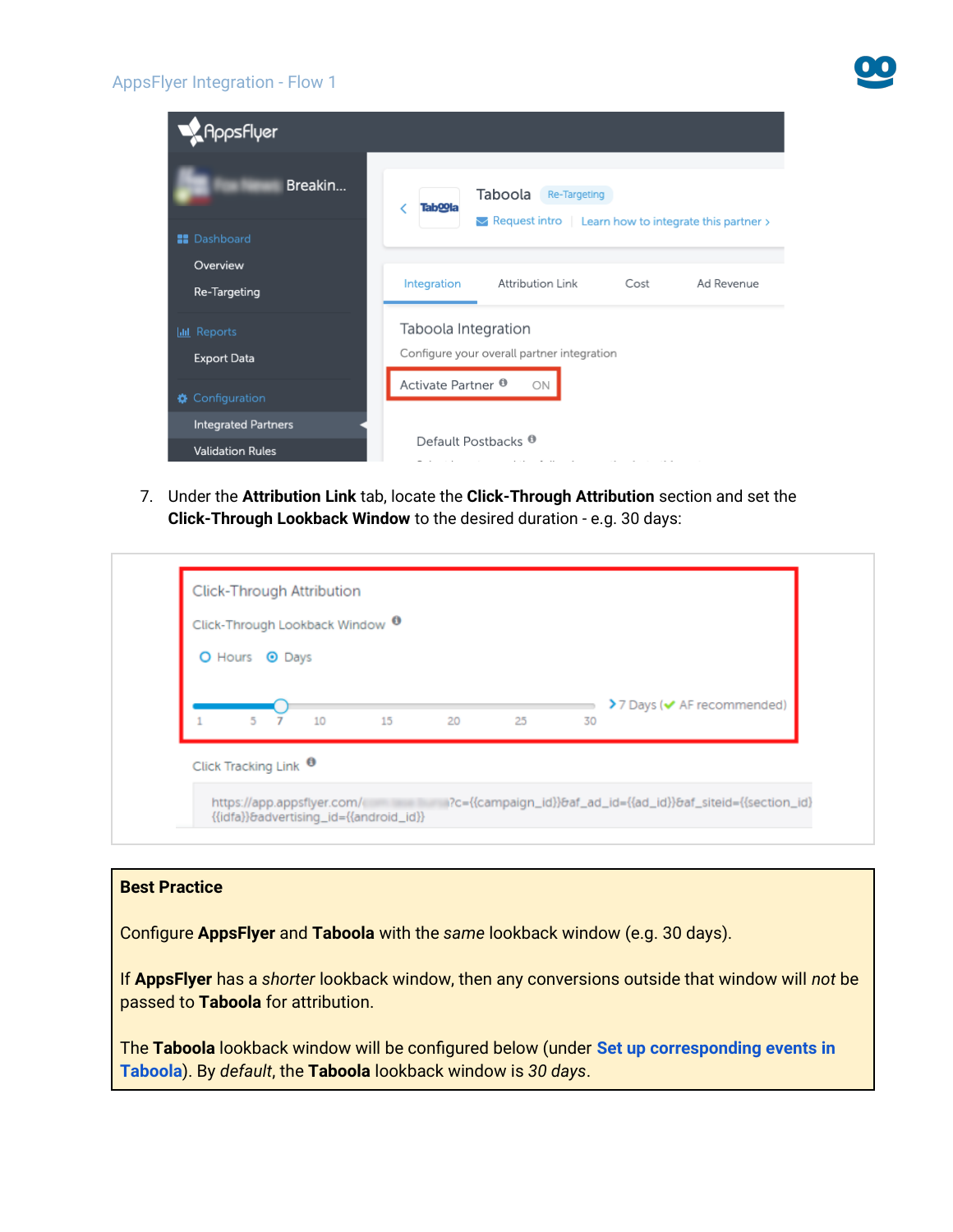

### **Useful links**

- ● [https://support.appsflyer.com/hc/en-us/articles/360000844778-Partner-](https://support.appsflyer.com/hc/en-us/articles/360000844778-Partner-Activation#Partner-Activation)[Activation#Partner-Activation](https://support.appsflyer.com/hc/en-us/articles/360000844778-Partner-Activation#Partner-Activation)
- <https://support.appsflyer.com/hc/en-us/articles/207033816#partner-setup-integration-tab>
- <https://support.appsflyer.com/hc/en-us/articles/212955423-Partner-Login-Beta->
- [https://support.appsflyer.com/hc/en-us/articles/207377436-Adding-a-New-App-to-the-](https://support.appsflyer.com/hc/en-us/articles/207377436-Adding-a-New-App-to-the-AppsFlyer-Dashboard)[AppsFlyer-Dashboard](https://support.appsflyer.com/hc/en-us/articles/207377436-Adding-a-New-App-to-the-AppsFlyer-Dashboard)
- <https://support.appsflyer.com/hc/en-us/articles/115005248543-OneLink-overview>

## (*Optional*) Create in-app events in *AppsFlyer*

The steps taken in the *previous* section allow you to track **Install Events**. This section describes how to track **In-App Events**.

**In-App Event Tracking** allows for *granular* campaign *optimization*.

If you followed the previous section, you already have the necessary pane open - *skip* to **Step 3**.

- 1. Open the **AppsFlyer** dashboard.
- 2. Select the relevant **App** and navigate to **Integrated Partners** > **Taboola** (see *previous*  section: **[Enable the Taboola Integrated Partner](#page-0-0)**).
- 3. Under the **Integration** tab, *enable* **In-App Events Postback**: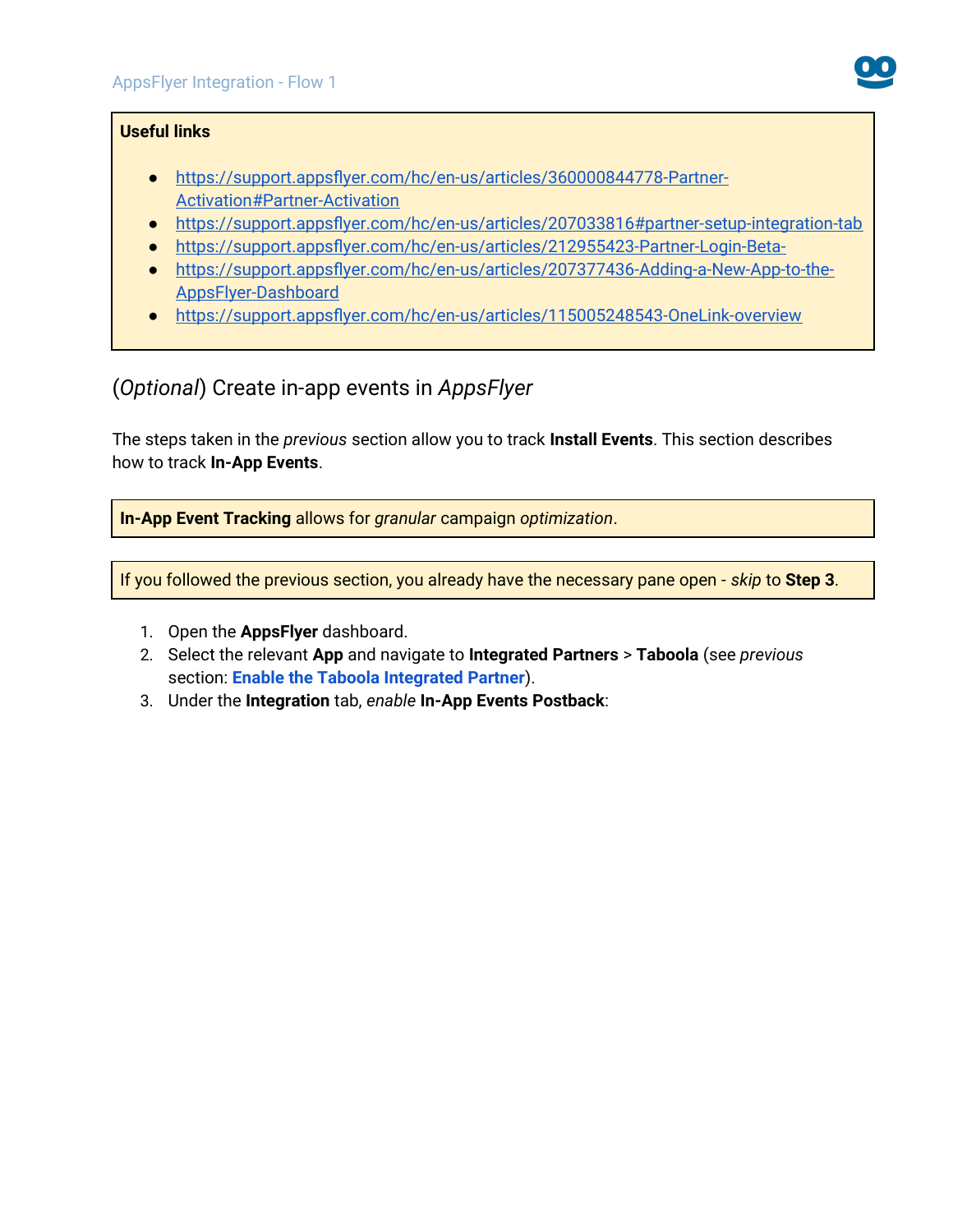

| Taboola Integration                                        |                                       |
|------------------------------------------------------------|---------------------------------------|
| Configure your overall partner integration                 |                                       |
| Activate Partner <sup>®</sup><br>ON                        |                                       |
| Default Postbacks <sup>®</sup>                             |                                       |
| Select how to send the following postbacks to this partner |                                       |
| <b>Event Name</b>                                          | Sending Option                        |
| Install                                                    | Only events a knouted to this partner |
|                                                            |                                       |
| In-App Events Postback <sup>®</sup>                        |                                       |
| In-App Events Postback Window                              |                                       |
| lifetime                                                   |                                       |
| Sending Option <sup>®</sup>                                |                                       |
| Only events attributed to this partner                     |                                       |

- 4. Under **Sending Option**, select '**Only events attributed to this partner**'.
- 5. For each in-app event (*aka* **SDK Event Name**) fill in a **Taboola** version of the event name (*aka* **Partner Event Identifier**):

| SDK Event Name <sup>O</sup> |               | Partner Event Identifier <sup>®</sup> | $\bullet$<br>Send Revenue                       |
|-----------------------------|---------------|---------------------------------------|-------------------------------------------------|
| af_initiated_checkout       | $\mathcal{P}$ | Checkout_Initiated                    |                                                 |
| af_add_to_cart              |               | Add_to_cart                           | The event name in<br><b>Backstage should be</b> |
| af_login                    |               | Login                                 | exactly: Add_to_cart                            |
| af_search                   |               | Search                                |                                                 |

### **Guidelines**

- Event names are *case-sensitive*.
- They *cannot* contain spaces. (Use an *underscore* instead.)
- Use similar names to the **SDK Event Names** shown in the **AppsFlyer** dashboard.
- *Identical* names will be used later, when **creating in-app events in Taboola** (*below*).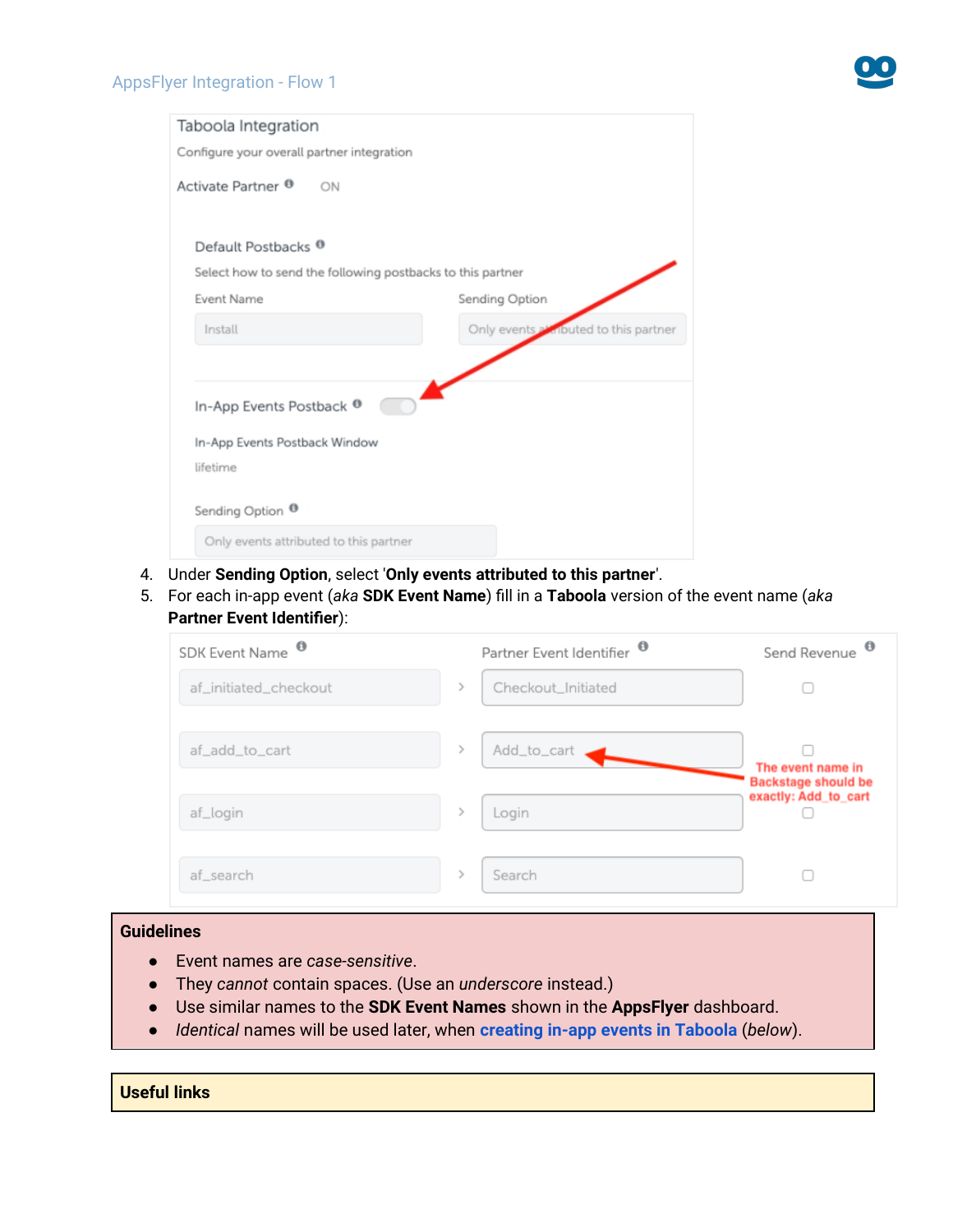[https://support.appsflyer.com/hc/en-us/articles/208439256-In-app-events-postback](https://support.appsflyer.com/hc/en-us/articles/208439256-In-app-events-postback-configuration)**[configuration](https://support.appsflyer.com/hc/en-us/articles/208439256-In-app-events-postback-configuration)** 

## Set up your creative link

#### **Obtain the AppsFlyer link**

If you followed the previous section, you already have the necessary pane open - *skip* to **Step 3**.

- 1. Open the **AppsFlyer** dashboard.
- 2. Select the relevant **App** and navigate to **Integrated Partners** > **Taboola** (see *above*: **[Enable the Taboola Integrated Partner](#page-0-0)**).
- 3. Under the **Attribution Link** tab, copy the **Click Attribution Link** created for **Taboola**.

#### **Sample AppsFlyer Link:**

*https://app.appsflyer.com/id1140086177? pid=taboola\_int&c=augusttest&af\_click\_lookback=30d&clickid={click\_id}*

Do *not* edit the **Click ID** portion (in red) - it should look *exactly* as shown.

The **PID** portion (in orange) tells **AppsFlyer** to attribute the conversion to **Taboola**.

#### **How it works**

Clicking on the above link takes the user to the **App Store/Play Store**. At the same time, **AppsFlyer** stores the **Click ID**. In the event of a conversion, **AppsFlyer** passes the *event details* and *Click ID* back to **Taboola**.

#### **Tracking In-app events only**

To *ignore* install events, insert the following **param**: *af\_installpostback=false* **Sample link:** *https://app.appsflyer.com/id1140086177? pid=taboola\_int&c=augusttest&af\_click\_lookback=30d&af\_installpostback=false&clickid={click\_id}*

#### **Edit the campaign creative**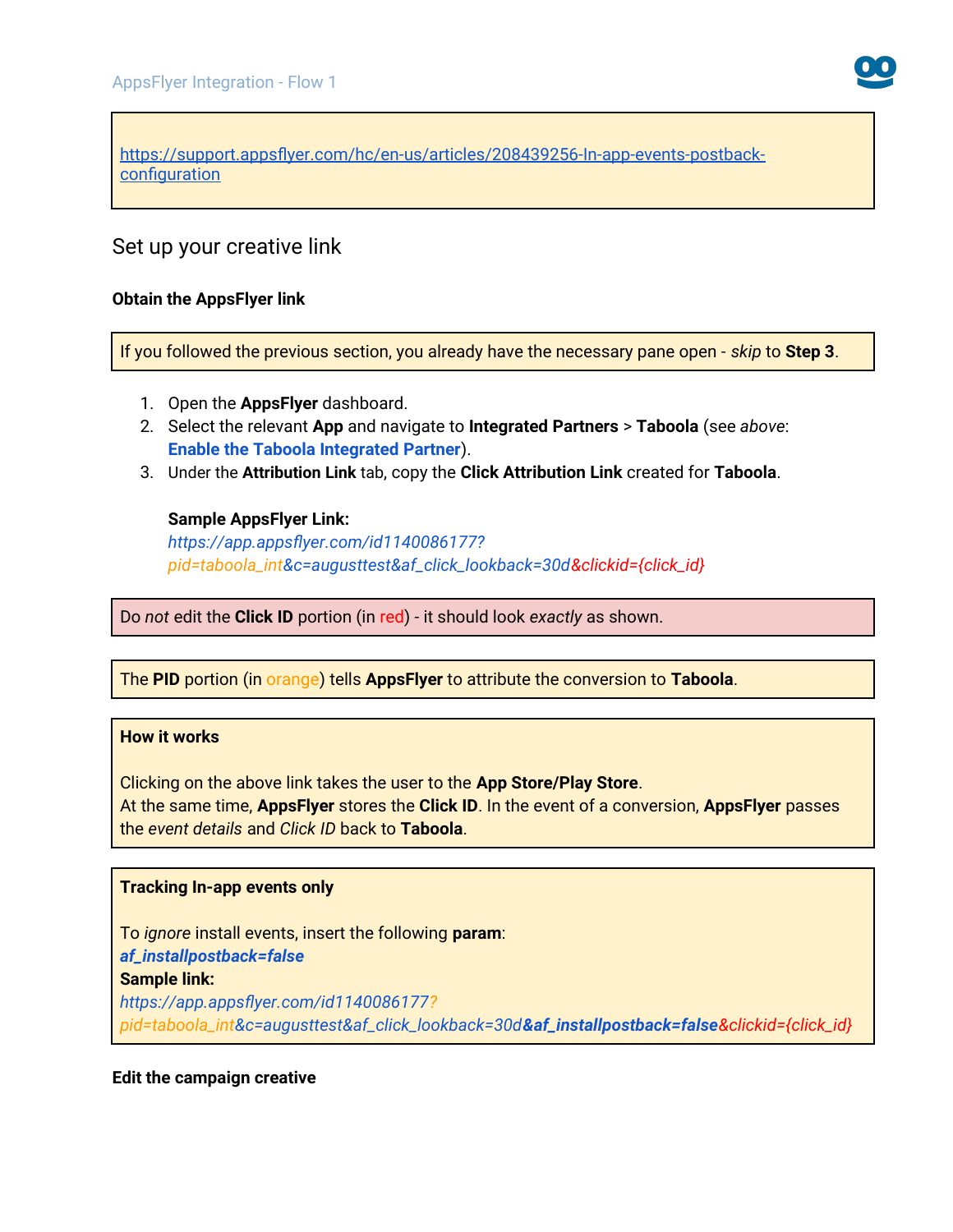

Link the Campaign Creative to the **App Store**/**Play Store** (via **AppsFlyer**):

- 1. Log into **Taboola Ads**.
- 2. **[Add](https://help.taboola.com/hc/en-us/articles/360053153154-Add-Creative-Items-to-a-Campaign) or edit** your **Campaign Creative**. Fill in the **AppsFlyer Link** obtained *above* as the **URL**, and save.

#### **What is a Taboola Click ID?**

When a user clicks on your campaign creative, Taboola's **{click\_id} macro** passes a unique identifier to the destination URL.

Creative link: *https://app.appsflyer.com/...&clickid=[{click\\_id}](https://app.adjust.com/ABC123?taboola_click_id=%7Bclick_id)* Upon clicking, the user is directed to: *https://app.appsflyer.com/i...&clickid=abc123*

The *abc123* identifier is a **Click ID**. It stores information about the *click event* - e.g. which campaign was clicked and which user, etc. When **AppsFlyer** passes back the **Click ID**, **Taboola** uses it for attribution and tracking.

A real **Click ID** is an alphanumeric, case-sensitive string of up to 51 characters. E.g.

*CjwKCAjwq-TmBRBdEiwAaO1en-gBKumUjPHqDJzLTK18g2fLeg51Xp\_WfE9kmJS1VWTnN65LARhRoCsekQAvD\_BwE*

#### **Useful links:**

● [https://support.appsflyer.com/hc/en-us/articles/207034206-Disabling-postbacks-for-CPA](https://support.appsflyer.com/hc/en-us/articles/207034206-Disabling-postbacks-for-CPA-based-campaigns)[based-campaigns](https://support.appsflyer.com/hc/en-us/articles/207034206-Disabling-postbacks-for-CPA-based-campaigns)

## <span id="page-5-0"></span>Set up corresponding events in Taboola

You will need to set up **Taboola Ads** with the *same* events as **AppsFlyer**. That way, when **AppsFlyer** notifies **Taboola** of a conversion, **Taboola** can record the event and reflect it in reporting.

Create the app install event in *Taboola*

- 1. Log into **Taboola Ads**.
- 2. In the navigation bar, select '**TRACKING**' to open the **Conversions** screen.
- 3. Click on **+ New Conversion**.
- 4. For **Type**, click on **Event**.
- 5. For **Based On**, click on **Popular** (this is the *default*).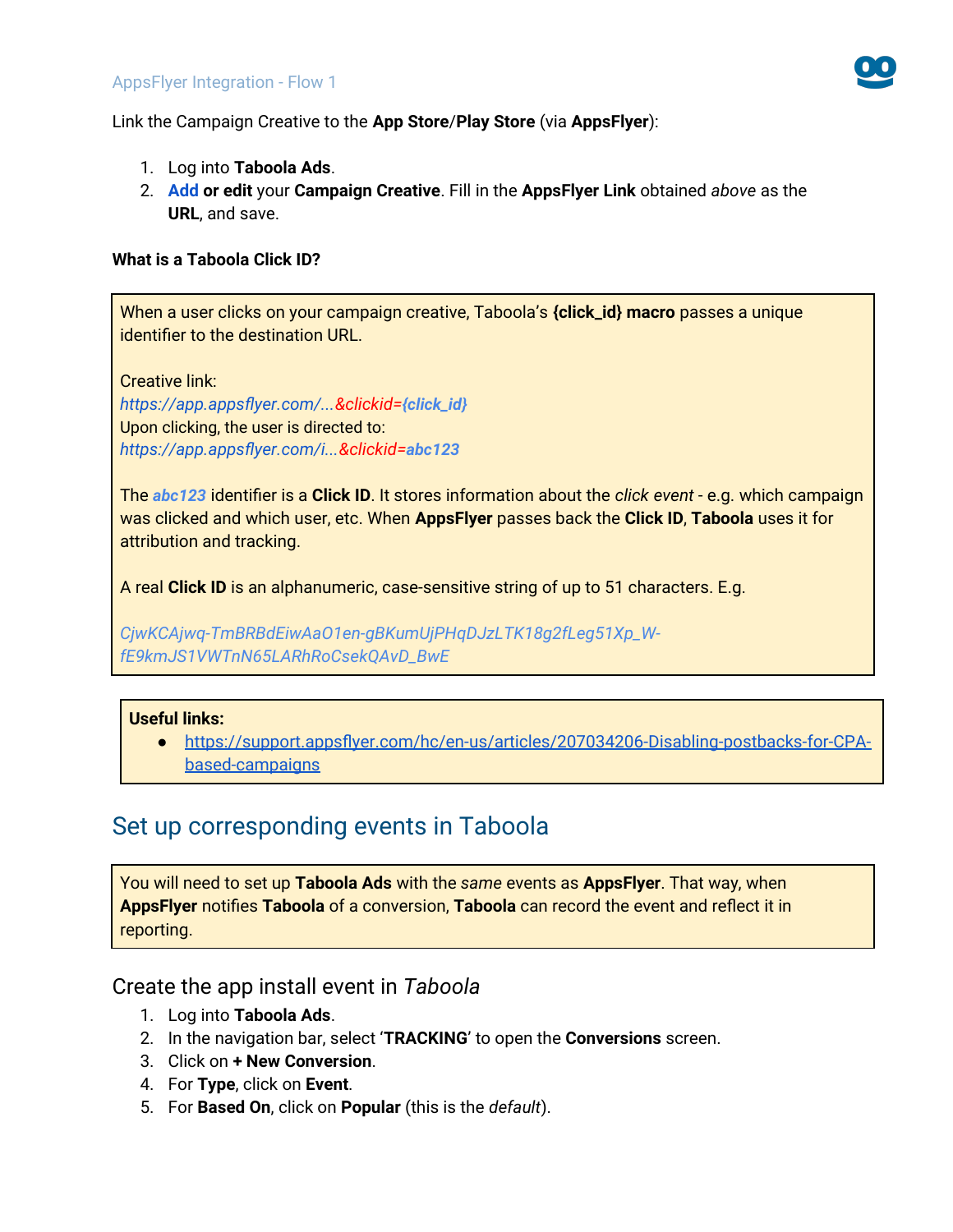

- 6. Under **Choose Event**, click on **App Install**.
- 7. Under **Conversion Properties**:
	- a. Fill in "install" under the **Event Name**:

| <b>Conversion Properties</b> |             |  |  |  |  |  |
|------------------------------|-------------|--|--|--|--|--|
| Conversion Name:             | App Install |  |  |  |  |  |
| Event Name:                  | install     |  |  |  |  |  |

**IMPORTANT:** Type in the event name *exactly* as shown above.

b. Fill in the remaining fields as desired and click on **Create Conversion**.

### (*Optional*) Create in-app events in Taboola

*First* create in-app events in **AppsFlyer** - see above: **(Optional) Create In-App Events in AppsFlyer**.

- 1. Log into **Taboola Ads**.
- 2. In the navigation bar, select '**TRACKING**' to open the **Conversions** screen.
- 3. Click on **+ New Conversion**.
- 4. For **Type**, click on **Event**.
- 5. Fill in the remaining **conversion rule** details, according to your specific needs. The same guidelines apply as per **[Pixel Based Conversions](https://help.taboola.com/hc/en-us/articles/360003484314-Defining-and-Creating-Conversions)**.
- 6. Under **Conversion Properties,** fill in:
	- a. **Conversion Name** This is *not* used for the server-to-server communication, and can be changed at any time. Choose any name that helps you to identify the conversion rule.
	- b. **Event Name** Use the *same* name that you provided in **AppsFlyer**, *exactly* as it appears there. See: **(Optional) Create In-App Events in AppsFlyer** (*above*).

Use the *identical* event name, as it appears in **AppsFlyer**. Event names are *case-sensitive*.

## Start Tracking Conversions

Well done! Your setup is complete, and you are now ready to track conversions.